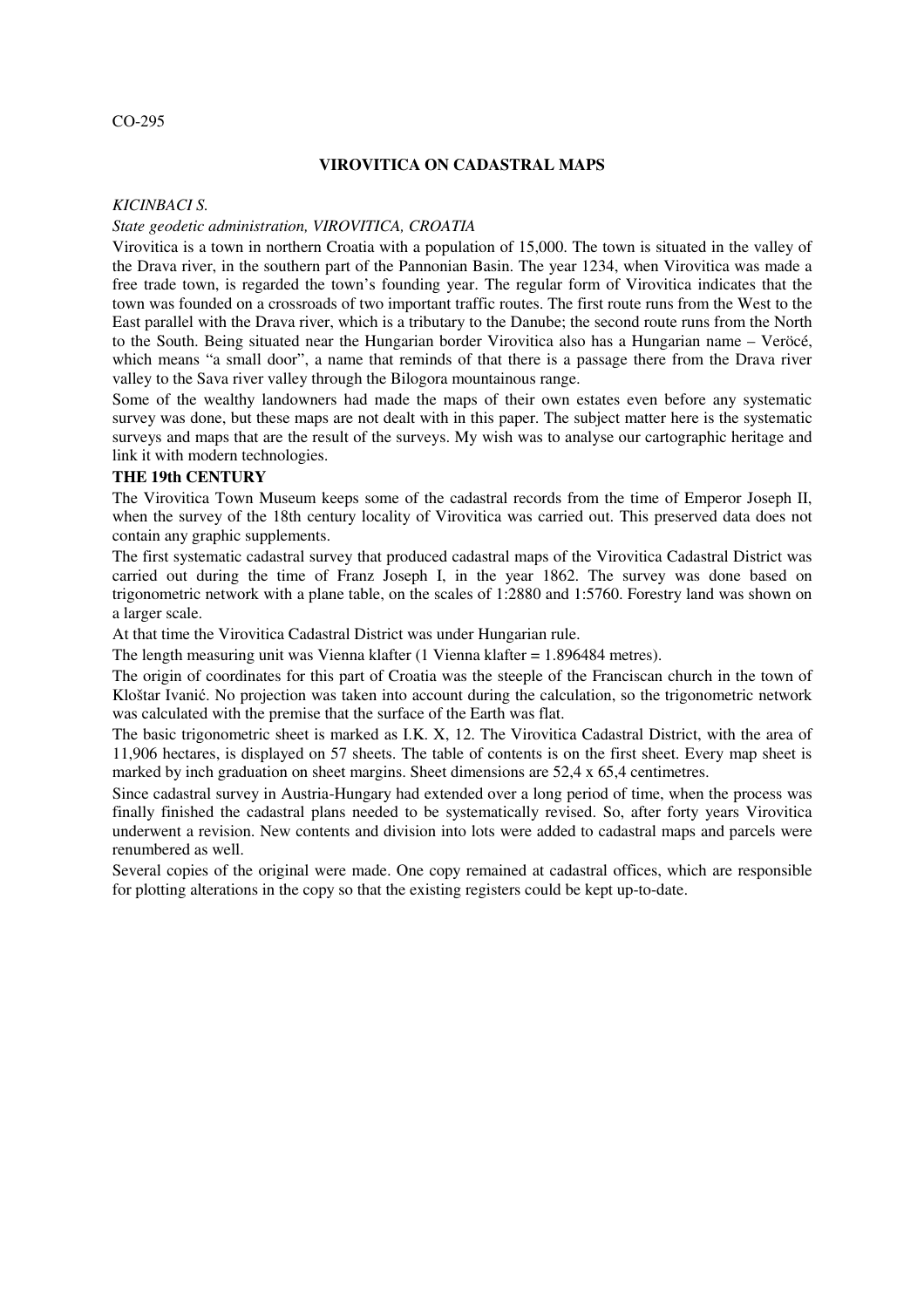

*Figure 1. Cadastral map in the period 1862 – 1900.* **THE 20th CENTURY**

In the period between the two world wars there were no systematic surveys of the Virovitica Cadastral District.

In 1973 a numeric survey was carried out for a part of the Virovitica Cadastral District with the area of 1800 hectares. This survey had to be carried out because the maps made in 1900 were made on a scale too small for the building site that underwent numerous alterations since, so the maps became completely illegible. The survey included a part of building site in the localities of Virovitica and Milanovac and some of the agricultural land which was expected to be turned into building site in the near future. The new survey was carried out on two occasions; from 1959 to 1960 and from 1969 to 1973. This resulted in the founding of the Town of Virovitica Cadastral District.

The survey was carried out from a trigonometric network which was supplemented with a traverse network. The positional coordinate system was Bassel 1841, the coordinate system was ellipsoid ( $\varphi$ ,  $\lambda$ ), the projection was a plane, a Gauss-Krüger projection with Cartesian coordinate system in 2D (y,x) in the 6th zone.

The height system (H) surface was measured with geodetic datum "TRST". The survey in this area was conducted through detailed levelling so the map displays the land relief in contour lines with 0.5 metre of equidistance. Sheet dimensions are 50 x 75 centimetres.

The cadastral map was made on a scale of 1:1000. The dividing of 13 sheets from the "old survey" produced 55 new sheets. Sheet frame and content are divided into decimetres.

The topography on the map was done as described in Topographic Key for Cadastral Maps on the Scales of 1:500, 1:1000, 1:2000 and 1:25,000, Federal Geodetic Administration, 1956. Topografski ključ za planove u razmerima 1:500, 1:1000, 1:2000 i 1:25000, Savezna geodetska uprava, 1956.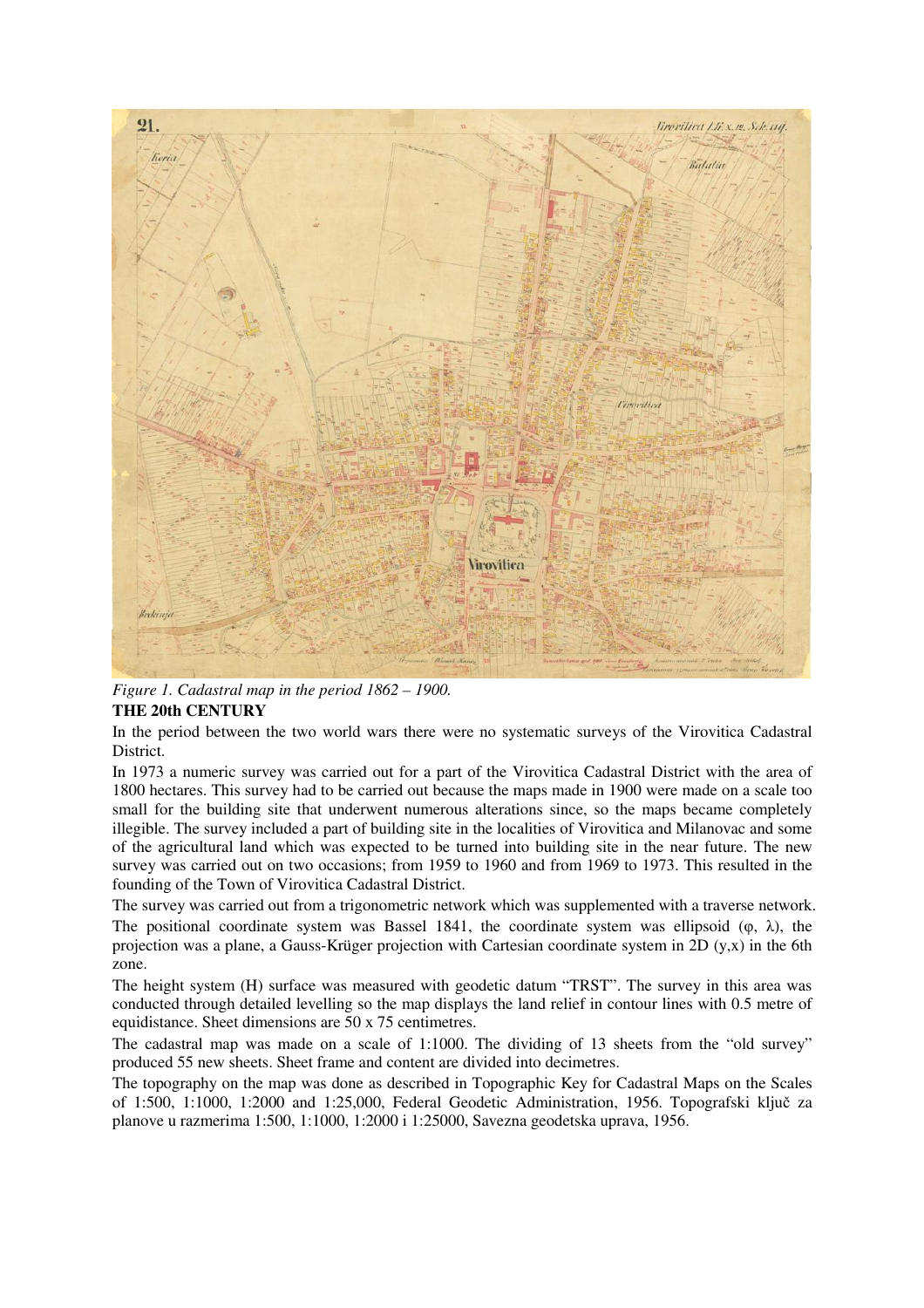

*Figure 2. Cadastral map from 1973.*

# **THE 21st CENTURY**

The State Geodetic Administration which is responsible for the official conduct of real estate cadastre began the process of translating cadastral maps from analogue form to digital as well as establishment of Digital cadastral maps database.

The analogue maps, which contained the alterations, were scanned and archiving was conducted at the SGA Main office. The data was then sent to the private geodetic-geoinformation companies that made the transfer of raster to vector format under the surveillance of and in cooperation with regional offices. Data check was carried out through comparing the area from cadastral maps with the parcels in the registers. Sheet division (and scale) are no longer important since now there is one single cadastral map for the whole cadastral district. Data base itself is Oracle Spatial 9i relational database. The data model was made according to the standards of object oriented data modelling.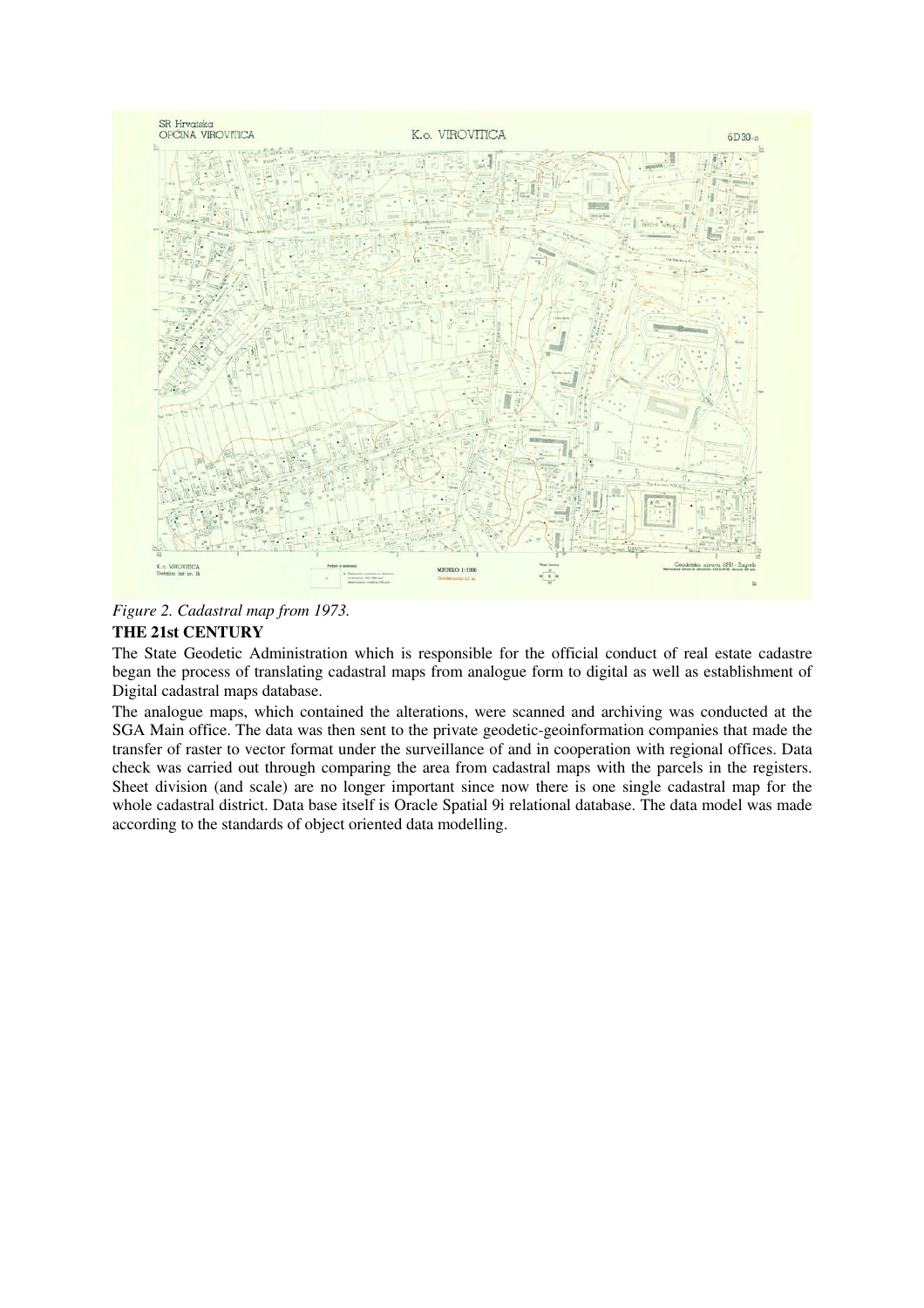

*Figure 3. A fragment of a digital cadastral map from 2007.*

In 2008 a survey and revision were started in parts of the Virovitica Cadastral District and the Town of Virovitica Cadastral District aiming at the total area of 2805 hectares. The survey is based on field points from the Croatian Terrestrial Reference System on the GNSS and the points of trigonometrical network to the level of reference network of 2nd order – the GNSS network is 10 x 10 kilometres. The survey produces an additional network of permanent points (average density is 1 point per 25 hectares).

The map also includes digital elevation model (DEM), digital height mode (DHM) and digital orthophoto plan (DOP).

In 2010 Croatia adopted a new geodetic datum and plane projection; the positional terrestrial system – ETRS89 on the ellipsoid GRS80 coordinate system  $(\varphi, \lambda, h)$ , or 3D Cartesian system  $(X, Y, Z)$ , the height terrestrial system is HVRS71, map projection is the transverse Mercator (Gauss-Krüger) projection with 2D Cartesian coordinate system (E, N), mark HTRS96/TM and ETRS/89TM.

Cadastral offices in cooperation with local authorised courts are obliged to permit public inspection of cadastral survey records for each parcel. When the public inspection is done, a new land register and cadastral register are made.

The data for the locality of Virovitica has been systematically collected four times, in two surveys, one revision and a combined survey and revision. There is only one printed town plan dating from 1993 whose original minute is a revised cadastral map.

# **THE COMPARISON OF CONTENT**

The map contains parcels marked by number, position and form. Together with the parcels the map shows the facilities that belong to these parcels marked by affiliation symbol, since facilities are usually not separate parcels.

Topographic signs were made in accordance with the topographic key for the production of cadastral maps from 1820, titled "Instrukzion für Mesztischaufnahme." The text was written in calligraphy. Topographic signs were used to define the sort of use of agricultural and forestry land. Linear objects; roads and watercourses, were highlighted in colour. Parcel numbers were horizontally oriented. Facilities were displayed as layouts and they were classified by colour into different categories. It is conspicuous that the facilities made of adobe and with thatched roofs were shown in yellow, whereas facilities made of brick and with tiled roofs were shown in red. Moreover, public facilities were shown in a different shade of red and religious objects were marked with a topographic sign. Parcel numbers were horizontally oriented.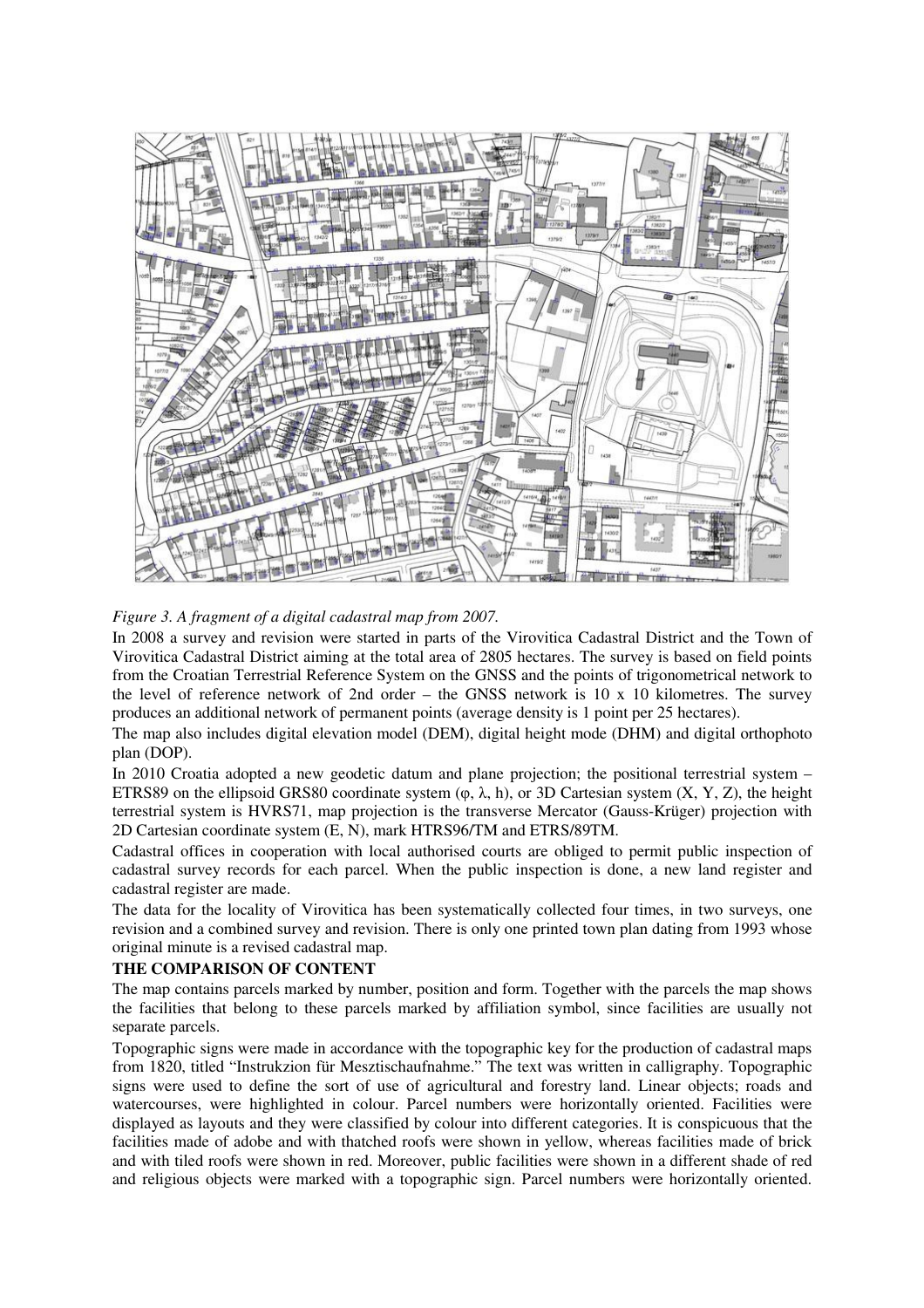Numbers on small parcels were written with shift to be more legible. Roads and major roads were highlighted in a specific colour, streets were shown in a different shade and paths also had a shade of their own. Building sites are still easily noticeable because gardens were screened according to the key and the colour of streets differs from the colour of paths.

After the revision a new series of maps was made. The lines that represent parcel boundaries became sharper; that is, there were no curved lines unlike following the first survey. Within some of the parcels interrupted lines were drawn to signal the differences in use; e.g. a pavement and a roadway in the street or an arable land and a ditch on an agricultural parcel. Most of the content was shown identically to the first survey. The position of parcel numbers depended on the form of the parcel.

The second generation of maps made in the 20th century was made in accordance with the Topographic Key from 1956. Facilities were classified with topologic signs according to the sort of use. Together with facilities, the maps showed balconies, stairways, marquees etc. Within the parcels details like cuttings and embankments were shown. Parcel numbers and other descriptions were written in technical lettering. The map was made on a larger scale for a more detailed display. The map was visually simpler because it was not made in colour.

Digital maps are even plainer than that. They show only parcels, their form and number. Facilities are shown plainly without topography. As databases, maps are made in layers that in the original contain multiple colours. As a formal deed drawn by a competent authority, maps are issued in black colour.

# **A GEOMETRICAL COMPARISON**

Map is a display of a small fragment of the land. The first survey did not take into account the Earth's curvature. Numerical surveys contain the elements of projection regarding the network they were based on. We have the coefficients of transformation, which allows us to align the sheets from the Kloštar-Ivanić system with the system of the 20th century surveys, so we can make a geometrical comparison. I have made a comparison of all the facilities displayed on all of the maps.



*Figure 4. A fragment raster cadastral map from 1900 and digital cadastral map from 2007.* These are two different local coordinate systems. Numerical survey captured more details, the scale was larger, the projection was a plane, a Gauss-Krüger projection. The comparison could be made simply by aligning details.